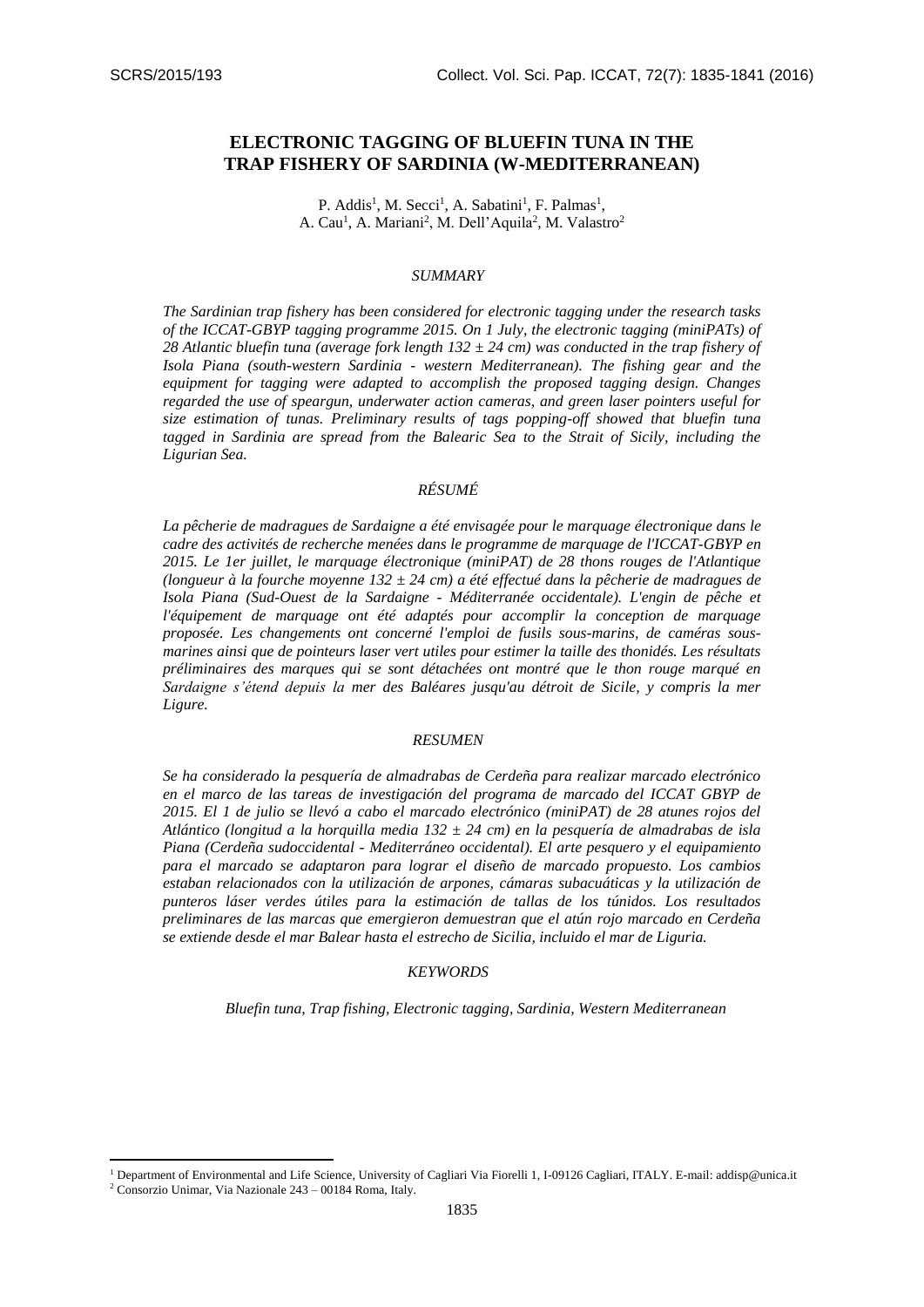### **1. Introduction**

The Sardinian trap fishery for the first time has been considered for electronic tagging under the research tasks of the ICCAT-GBYP tagging programme 2015.

Considering previous experience, the trap represents a favorable system for tagging large numbers of bluefin tuna by conventional tags (Abid *et al.* 2014; Addis *et al*. 2014), but can also be useful for implanting electronic tags (De Metrio *et al.* 2003; Abid *et al.* 2014; Quílez-Badia *et al.* 2013).

The tagging campaign was planned in May-July 2015. Ad-hoc consortium composed by the Centro di Competenza sulla Biodiversità Marina (Com.Bio.Ma.), representing the leading scientific entity and the Carloforte Tonnare PIAM (Isola Piana trap), was established to accomplish the goals of the project. This paper reports preliminary data on surfaced tags and activities conducted in the traditional trap of Isola Piana.

### **2. Material and methods**

### *2.1 Geographic area and trap description*

Tagging activities were conducted at the Isola Piana trap (**Figure 1**) deployed in south-western Sardinia in the island of San Pietro (39°11″ N; 08°18' E - ICCAT number: ATEU2ITA00003).

The trap array consists of nylon nets arranged in five chambers: the "Grande" (120 m x 45 m), the "Bordonaro" (50 m x 45 m), the "Bastardo" (45 m x 40 m), the "Camera di ponente" (45 m x 40 m) and the "Camera della morte" (the "death chamber") (45 m x 30 m). Only the death chamber has a vertical moving net 'floor' (corpus) used to pull up bluefin tuna during the "mattanza". The death chamber has been properly used for conventional tagging in the past (Addis et al. 2014) and the same technical arrangements were used for electronic tagging.

### *2.2 Fishing season 2015*

In 2015 the quota assigned to the trap fishery by the Italian Ministry for Agriculture Policy and Forestry was 194.06 t (distribute by three traps). In late April 2015 the trap of Isola Piana was fully operative and the first observation of entrapped bluefin tuna occurred in the end of April. Mostly bluefin tuna entrapped are transferred in transporting cages and then moved to Malta in a tuna farming. Only a small amount of bluefin tuna are captured by "mattanza" on site. In the current fishing season transfer operations were concluded on June 26, and from this date onwards extra-quota tunas were available for electronic tagging.

# *2.3 Tagging protocol*

Thirty MiniPATs (Wildlife Computers<sup>TM</sup>) were provided by ICCAT to be implanted by the team of Com.Bio.Ma. (20 tags) and Consorzio Unimar (10 tags). MiniPATs template was provided by ICCAT considering previous trials carried out in Morocco traps (Quílez-Badia *per. com.*), with expected time of release of 250 and 365 days (for details see **Table 1**).

Tagging protocol refers to SCRS/2014/189 (Mariani *et al.* 2014) with some changes adopted for the implantation of 20 tags. Differences regards: a) the use of pneumatic spearguns (**Figure 2**) instead of Arbalete and b) size estimates by laser instead of the methodology proposed by Mariani *et al.* (2014).

In details, the preference for pneumatic spearguns was strictly necessary to assemble laser pointers on the gun barrel (unworkable on the Arbalet barrel due to rubbers); size estimate was accomplished by testing coupled laser pointers (green laser; wavelength 532 nm; inter-distance of laser beams = 17.8 cm) and GoPro cameras fastened on the speargun.

#### *2.4 Length estimation by laser*

Fork length was estimated by image analysis using frames which were captured during each tagging action (software TpsDig2.14; Rohlf, 2009). The laser beams' inter-distance (**Figure 3**) was the scale reference on the tuna body. The assumption for an accurate size estimate by image analysis is that the body of the tuna and the trajectories of the lasers must be orthogonal (90°). Nevertheless, this assumption is far from the control of the diver during shooting, because tunas swim speedily with unexpected changes of trajectory. Thus, the exact angle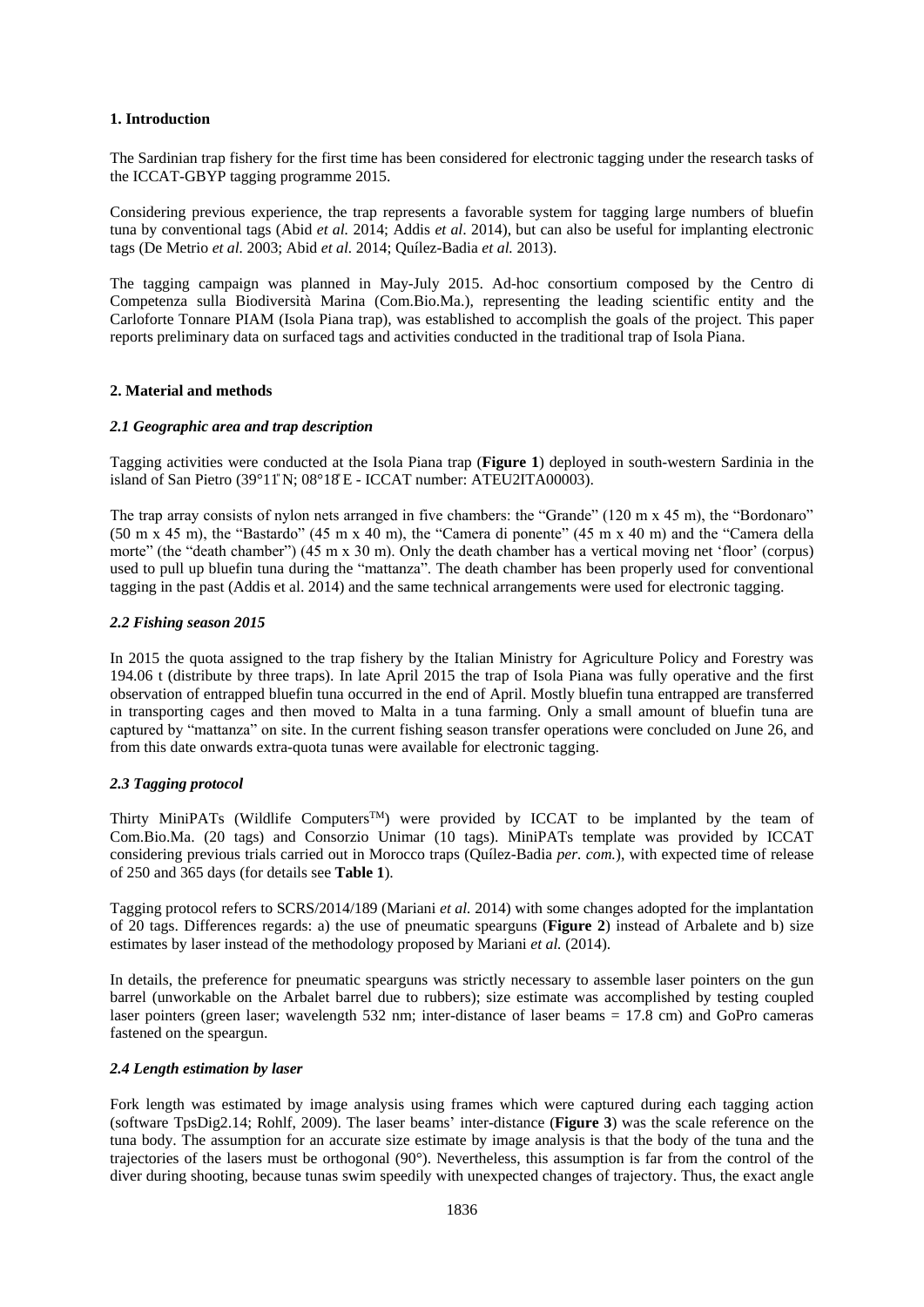between the tuna and the laser cannot be detected by the frame analyses "a posteriori". In order to ameliorate size estimates by lasers, we carried out a trial using a dead tuna with a known fork length (FL=113 cm) on which we carried out measurements considering five angles of shots (30-45-60-80 and 90°).

# **3. Results**

A total of 28 bluefin tuna were tagged and released in one operational days. Underwater visual observation conducted afterwards tagging operations inside the death chamber, revealed no mortality for tagged and untagged fish. Moreover, we didn't observe any behavioural change due to the implantation of MiniPATs by spearguns thus excluding stress for the fish.

According to most recent queries to CLS-Argos data base, 21 tags surfaced (Di Natale et al. SCRS/205/149). In western Mediterranean some tags surfaced close to the original tagging location and off the western Sardinia coast (between Sardinia and Balearic). One tag surfaced in the southwest of the Balearic; three in the Strait of Bonifacio and two in the north part of Tyrrhenian Sea. Finally, two tags surfaced in the central Mediterranean close the area of Malta (**Table 1**).

In **Table 1** and **Figure 1**, are also reported three findings of conventional tag implanted in 2013 and 2014 in the same trap fishery and recovered in south France (fishing zone of Sete).

Results of the trial for size estimates indicate that as the shot angle decreases (from 90° to 30°), the laser interdistance increase. Therefore estimated fork length by image analysis resulted always underestimated (**Figure 4**, **Table 2**). The calculated error, ranged from 1.5% to 44.9% for shot angles 90° and 30°, respectively. Fork lengths of tagged bluefin tunas were therefore calculated with an average error of 25%.

# **4. Conclusion**

The use of traditional traps in Sardinia has been demonstrated suitable both for conventional tagging and for electronic tagging of bluefin tuna.

Preliminary data from surfaced tags show that bluefin tuna after the crossing point of south-western Sardinia spread in a wide geographical area, even reaching distant locations in a short time (Malta area). The popping-off of 21 tags before the planned date of release could be ascribed either to the low retention of the tags in the tuna's body or to the capture of tagged specimens. Interestingly, data from conventional tagging has shown that there is evidence of a spatial relationships between the area of tagging and the area of recapture (south France), at least for medium size bluefin tunas.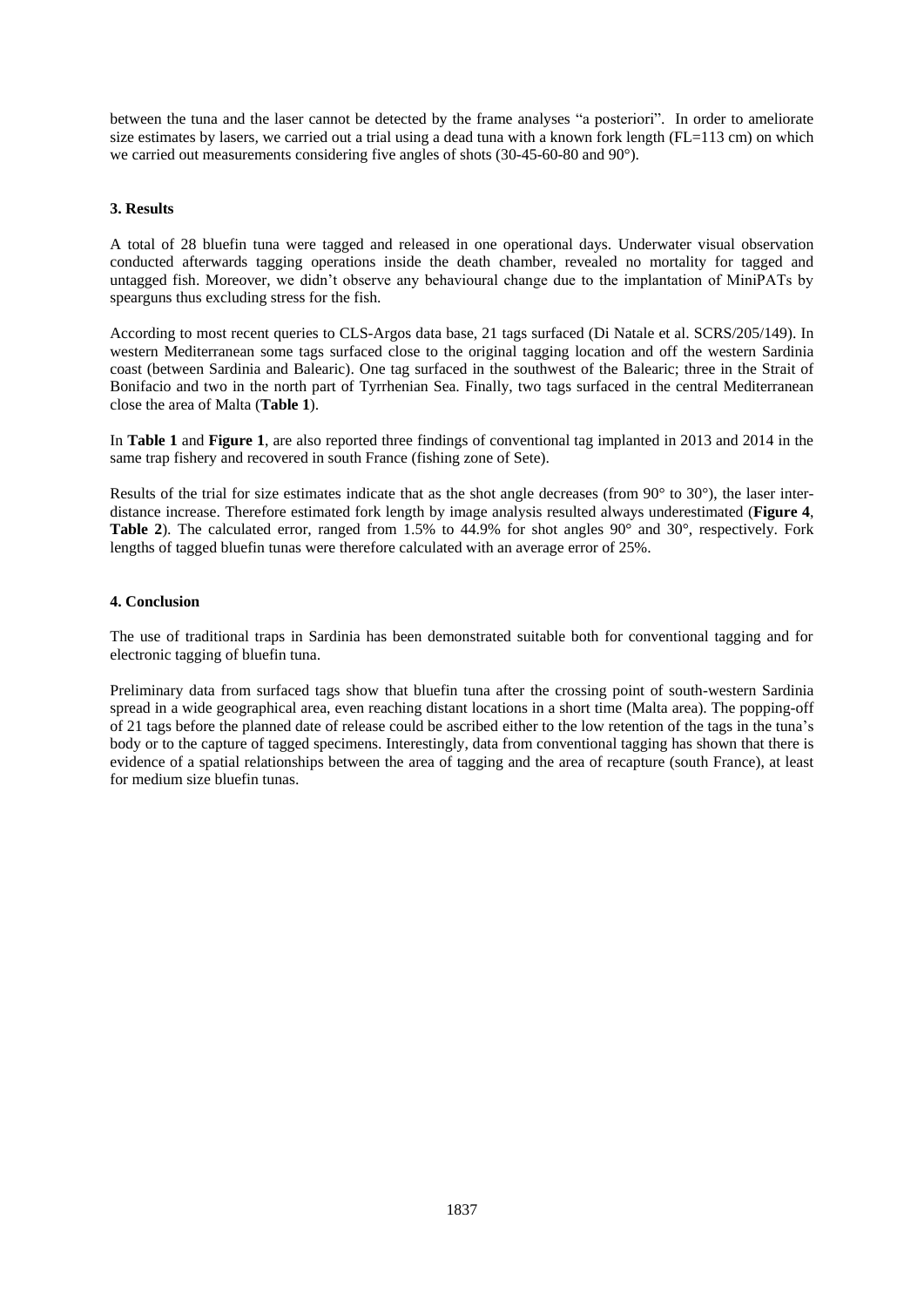#### **References**

- Abid, N., Talbaoui, M., Benchoucha, S., El Arraf, S., El Fanichi, C., Quílez-Badia, G., Tudela, S., Rodríguez López, N.A., Cermeño, P., Shillinger, G., Benmoussa, K., Benbari, S. 2014. Tagging of bluefin tunas (*Thunnus thynnus*) in the Moroccan Atlantic trap « Essahel » during 2013: methodoly and preliminary results. Collect. Vol. Sci. Pap. ICCAT, 70(2): 663-672.
- Addis, P., Secci, M., Sabatini, A., Palmas, F., Culurgioni, J., Pasquini, V., Cau, A. 2014. Conventional tagging of bluefin tunas in the trap fishery of Sardinia (W-Mediterranean): a critical review. Collect. Vol. Sci. Pap. ICCAT, 70(2): 585-591.
- De Metrio, G., Arnold, G.P. de la Serna, J.M., Megalofonou, P., Sylos Labini, G., Deflorio, M., Buckley, A., Cort, J.L., Yannopoulos, C., Pappalepore, M. 2003. Movements and migrations of North Atlantic Bluefin tuna tagged with pop-up satellite tags. Spedicato, M.T.; Lembo, G.; Marmulla, G. (eds.) 161. Aquatic telemetry: advances and applications. Proceedings of the Fifth Conference on Fish Telemetry held in Europe. Ustica, Italy, 9-13 June 2003.Rome, FAO/COISPA. 2005. 295p.
- Di Natale A., Tensek S., Pagá García A. 2016. *In press.* SCRS/2015/149. Preliminary information about the ICCAT GBYP tagging activities in Phase 5.
- ICCAT-GBYP Tagging Design [\(http://www.iccat.int/GBYP/en/Products.htm\)](http://www.iccat.int/GBYP/en/Products.htm)
- Mariani, A., Dell'Aquila, M., Valastro, M., Buzzi, A., Scardi. M. 2014. Conventional tagging of adult Atlantic bluefin tunas (*Thunnus thynnus*) by purse-seiners in the Mediterranean – methodological notes. Collect. Vol. Sci. Pap. ICCAT, 71(4): 1832-1842 (2015).
- Quílez-Badia, G., Cermeño, P., Sainz Trápaga, S., Tudela, S., Di Natale, A., Idrissi, M., Abid, N. 2013. 2012 ICCAT-GBYP pop-up tagging activity, in Larache (Morocco). Collect. Vol. Sci. Pap. ICCAT, 69(2): 869- 877.
- Rohlf, F. J., 2009. TpsDig. Version 2.14. Department of Ecology and Evolution, State University of New York, Stony Brook.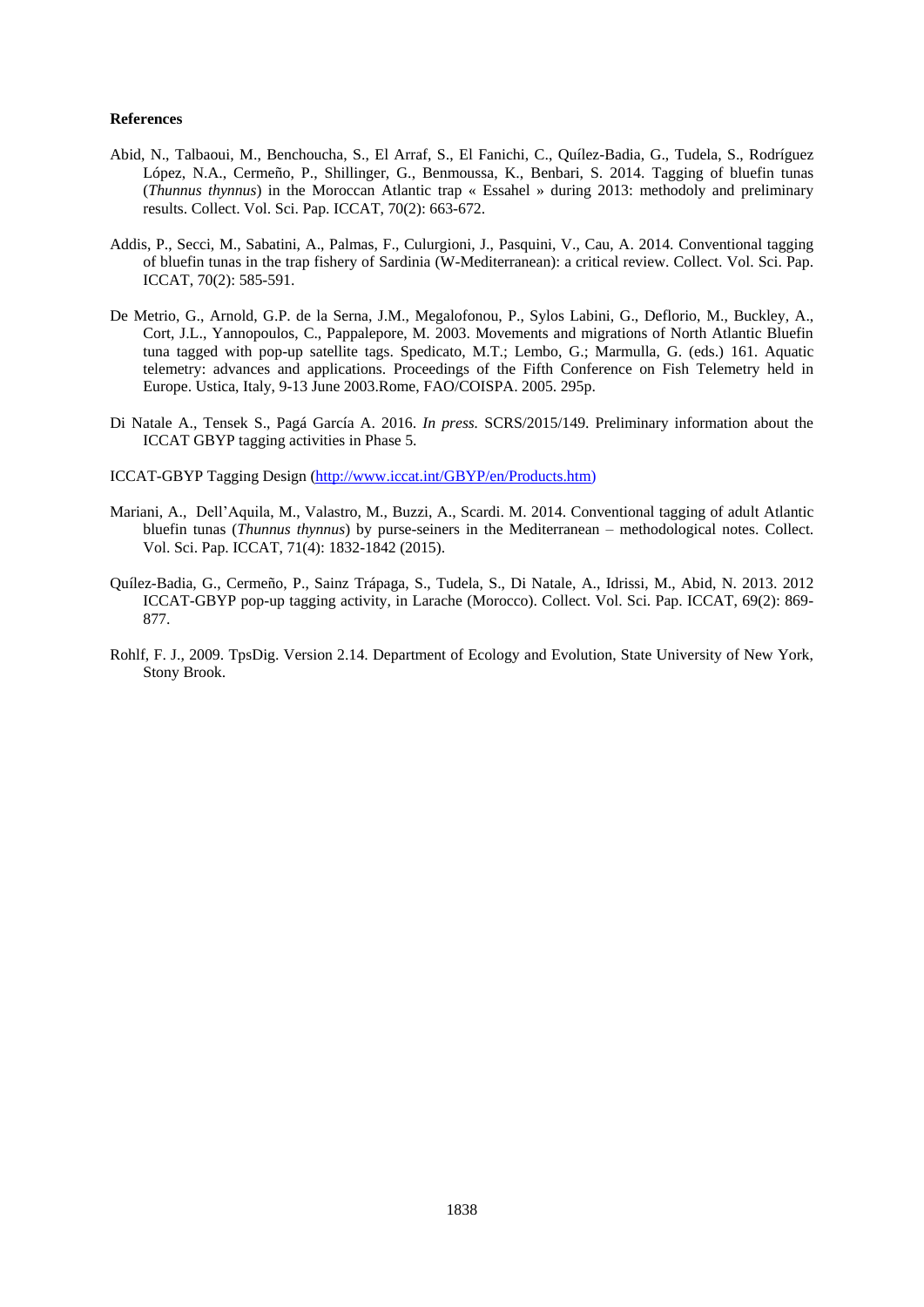| ID             | ID        | Days    | Deployment | Pop-off/                 | Days                     | Pop-off/                | $\cal FL$ | $\ensuremath{W}$ |
|----------------|-----------|---------|------------|--------------------------|--------------------------|-------------------------|-----------|------------------|
|                | tag       | release | date       | Capture date             | at                       | Capture Area            | (cm)      | (kg)             |
|                |           |         |            |                          | liberty                  |                         |           |                  |
| $\mathbf{1}$   | 130573    | 250     | 01/07/2015 | 15/09/2015               | 76                       | Balearic Sea            | $134.5*$  | 43.3             |
| $\mathfrak 2$  | 130574    | 250     | 01/07/2015 | N <sub>o</sub>           | $\frac{1}{2}$            |                         | $130.1*$  | 39.2             |
| 3              | 130575    | 250     | 01/07/2015 | N <sub>o</sub>           | $\overline{\phantom{a}}$ |                         | $121.7*$  | 32.1             |
| $\overline{4}$ | 130576    | 250     | 01/07/2015 | No                       |                          |                         | $118.9*$  | 29.9             |
| 5              | 130577    | 250     | 01/07/2015 | N <sub>o</sub>           | $\overline{a}$           |                         | $141.2*$  | 50.2             |
| 6              | 145448    | 250     | 01/07/2015 | 27/07/2015               | 26                       | Balearic Sea            | $147.5*$  | 57.2             |
| $\tau$         | 145454    | 250     | 01/07/2015 | 06/09/2015               | 67                       | <b>Strait of Sicily</b> | $119.8*$  | 30.6             |
| 8              | 145465    | 250     | 01/07/2015 | 29/07/2015               | 28                       | Balearic Sea            | $115.5*$  | 27.4             |
| 9              | 146446    | 250     | 01/07/2015 | No                       | $\Box$                   |                         | $117.8*$  | 29.1             |
| 10             | 150404    | 250     | 01/07/2015 | 17/07/2015               | 16                       | Balearic Sea            | 103.8     | 21.3             |
| 11             | 150405    | 250     | 01/07/2015 | 17/08/2015               | 47                       | Tyrrenian Sea           | 110       | 25               |
| 12             | 150406    | 365     | 01/07/2015 | 14/07/2015               | 13                       | Balearic Sea            | 138.6     | 47.8             |
| 13             | 150407    | 365     | 01/07/2015 | 09/07/2015               | 8                        | <b>Strait of Sicily</b> | 191.9     | 118.9            |
| 14             | 150408    | 365     | 01/07/2015 | 01/09/2015               | 62                       | <b>Balearic Sea</b>     | 119.8     | 31.8             |
|                |           | 250     |            |                          |                          | Strait of               |           |                  |
| 15             | 150409    |         | 01/07/2015 | 20/08/2015               | 50                       | Bonifacio               | 93.3      | 15.8             |
| 16             | 150410    | 250     | 01/07/2015 | 20/08/2015               | 50                       | Balearic Sea            | 111.3     | 25.9             |
| 17             | 150411    | 250     | 01/07/2015 | 08/07/2015               | $\overline{7}$           | Balearic Sea            | 163.2     | 75.6             |
| 18             | 150412    | 250     | 01/07/2015 | 20/08/2015               | 50                       | Ligurian Sea            | 130       | 40               |
| 19             | 150413    | 250     | 01/07/2015 | 09/07/2015               | 8                        | Balearic Sea            | 123       | 34.2             |
| 20             | 150414    | 365     | 01/07/2015 | 07/07/2015               | 6                        | <b>Balearic Sea</b>     | 120       | 32               |
| 21             | 150415    | 365     | 01/07/2015 | 02/08/2015               | 32                       | Balearic Sea            | 127.2     | 37.6             |
| 22             | 150416    | 250     | 01/07/2015 | 11/08/2015               | 41                       | <b>Balearic Sea</b>     | 164.3     | 77               |
| 23             | 150417    | 365     | 01/07/2015 | N <sub>o</sub>           | $\blacksquare$           |                         | 135.7     | 45.1             |
|                |           | 365     |            |                          |                          | Strait of               |           |                  |
| 24             | 150419    |         | 01/07/2015 | 20/08/2015               | 50                       | Bonifacio               | 103.9     | 21.3             |
| 25             | 150420    | 250     | 01/07/2015 |                          | 66                       | Strait of<br>Bonifacio  | 130       | 40               |
| 26             | 150421    | 365     | 01/07/2015 | 05/09/2015<br>13/07/2015 | 12                       | Sardinia Channel        | 133.6     | 43.2             |
| 27             | 150422    | 250     |            | 07/08/2015               | 37                       | <b>Balearic Sea</b>     | 155.8     | 66.4             |
|                |           | 365     | 01/07/2015 |                          |                          |                         |           |                  |
| 28             | 150423    | $**$    | 01/07/2015 | No                       | $\Box$                   |                         | 146.3     | 55.6             |
| 29             | BYP071749 | $**$    | 20/06/2013 | 18/05/2015               | 697                      | Gulf of Lion            | 148       | 58               |
| 30             | BYP071824 | $**$    | 02/07/2013 | 18/09/2013               | 78                       | Gulf of Lion            | 151       | 60               |
| 31             | BYP072413 |         | 22/06/2014 | 27/08/2015               | 431                      | Gulf of Lion            | 140.3     | 49.62            |

**Table 1.** Summary information on the deployments of electronic and spaghetti tags implanted in the Sardinia trap fishery.

\* Size estimates according to SCRS/2014/189

\*\* Conventional tags (spaghetti tag)

Table 2. Summary of the trial for size estimates considering one specimen (FL=113) and five shot angles.

|               |         | Speargun        | Calculated    | Estimated              |         |
|---------------|---------|-----------------|---------------|------------------------|---------|
| <b>Shot</b>   | Real FL | <i>Distance</i> | laser point   | $FL \left( cm \right)$ | Error % |
| angle $\circ$ | (cm)    | (m)             | distance (cm) |                        |         |
| $90^\circ$    | 113     | 17.8            | 111.3         | 1.5                    |         |
| $80^{\circ}$  | 113     | 18.1            | 107.9         | 4.5                    |         |
| $60^\circ$    | 113     | 20.6            | 97.2          | 14.0                   |         |
| $45^{\circ}$  | 113     | 25.2            | 84.5          | 25.2                   |         |
| $*30^\circ$   | 113     | 35.6            | 62.3          | 44.9                   |         |

\*Unlikely angle shot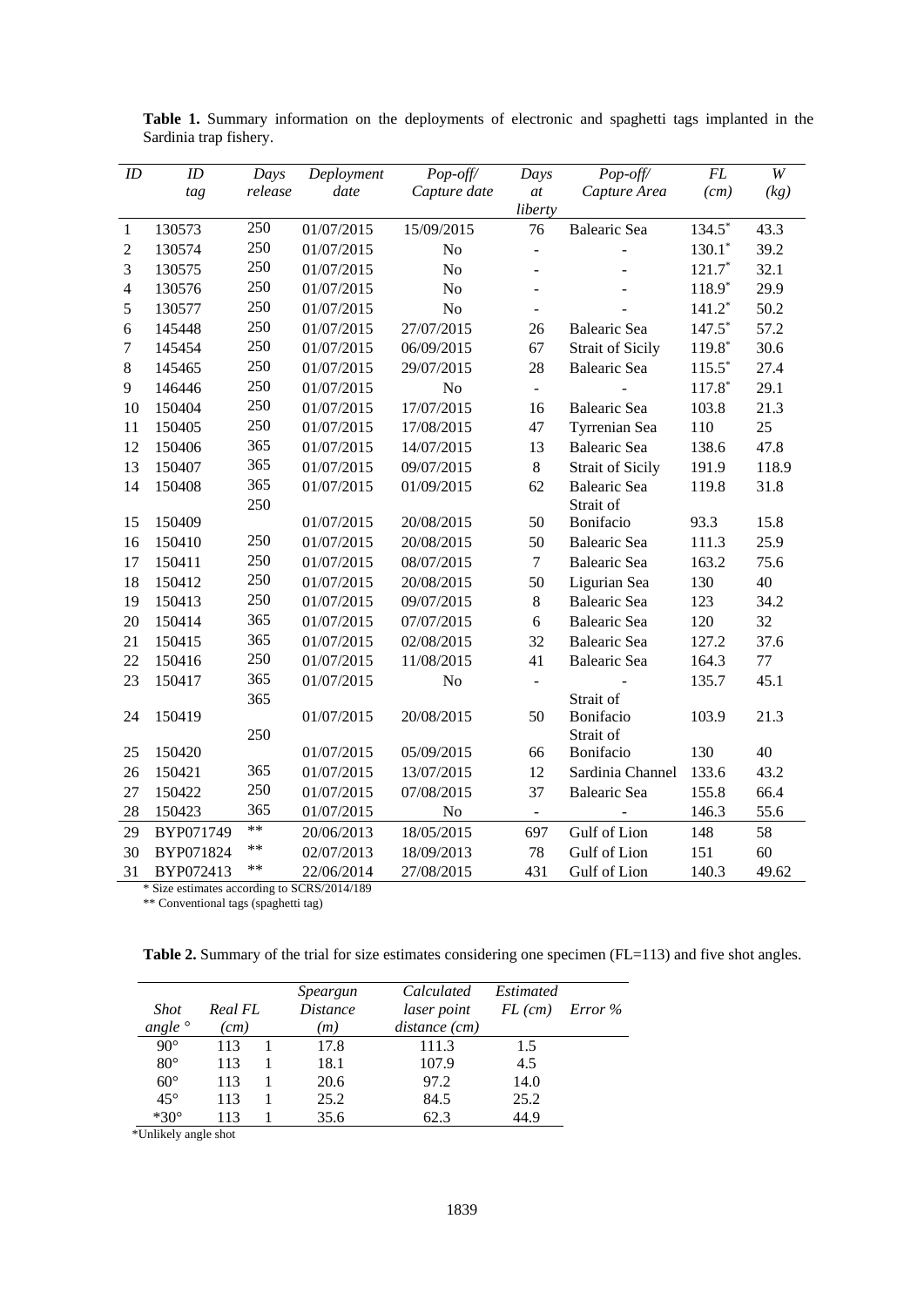

**Figure 1**. Localization of the tagging location (●), Pop-off positions (♦) of MiniPATs implanted to bluefin tuna in the trap fishery of Sardinia in 2015 and recovery of conventional spaghetti tags (▲) implanted in the trap in 2013 and 2014.



**Figure 2**. Laser system adopted for size estimate.